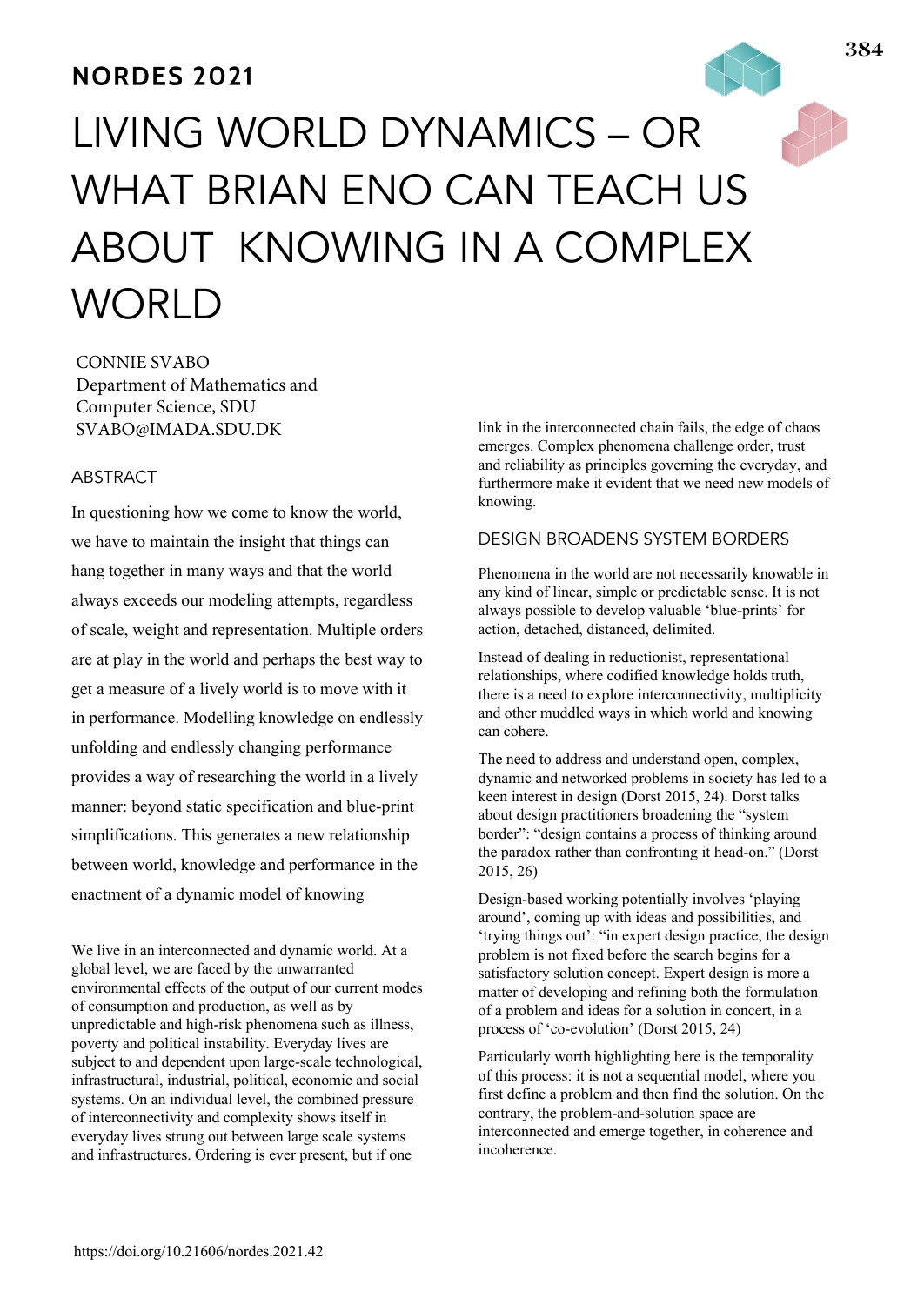#### WEIGHING THEORY AND PRACTICE

Design and problem solving are ongoing processes: there is no absolute security and predictability to the efficiency and ultimate desirability of designs. Designs have unpredictable effects: solutions create new problems.

Design research - and other practice-based research has the potential to trouble the often enacted linear sequentiality between theory and practice (where theory is presented as coming *before* practice. This addresses the relationship between research and practice, which also involves questions of how to mitigate between various forms of knowing. How can professional and practical experience be integrated as legitimate and relevant knowledge in academic scholarship? How may practice-based knowing be accounted for academically?

#### DESIGN ARGUES

Design researchers Rolf Hughes and Katja Grillner draw attention to the importance of authorial voice and the creative possibilities in discursive exploration of design and architecture (Grillner 2005, Hughes 2007), as well as sketching that there are many forms of knowing: knowing can be described and communicated through action (e.g. caring); representation (architecture design, writing); conversation (dialogues); materials and physical designs.

Design researcher Richard Buchanan models design knowledge on the persuasive qualities of rhetoric and communication, arguing that design, rhetoric and communication are closely related. Buchanan connects design with rhetoric and communication because design implicitly or explicitly is a mode of argument.Design conceives, plans and implements and it does so on the basis of values. It makes cases for certain realities and changes lives, for better or worse. Design addresses matters of concern, deals in the complex and contextual challenges of converging and social, technical and environmental systems. It is not controversial to say that design is world-making practice (Svabo & Bønnelycke 2020).

#### DESIGN IMPROVISES

Design researcher Johan Redström, building on science historian Ian Jacking, critiques such an ordering sequence (Redström 2017: 102). On the basis of examples from the natural sciences Hacking shows that there is reason to reject this assumption. Redström argues that the same is the case for design: asserting that it is simply not correct that design theory (in Redströms vocabulary in the form of programs) precede experimentation. The relationship between theory and practice is much more dynamic and complex. The design experiment does not just materialize an already given idea. Just as often the ordering sequence goes the other way around, starting with experiments long before

any sort of general theoretical framing is articulated. A 'blue-print approach' where ideal / concept / theory comes before matter / design / experiment is too limited. It is not sufficiently sensitive to design process and the dynamics interrelationship between theory and practice. The theory - practice sequence of events is much more muddled.

Redström points out that a variant of the problematic of sequentiality is present in design when struggling to formulate a research question to guide and define design experimentation and when written accounts of design research place theory first - even when the practice, design and experimentation come before the concepts and ideas (2017: 103). Redström substantiates this with an example from industrial design - showing that the Bauhaus wasn't a clear, preformulated program, where research grounds (comes before) design. There was much muddling around and a great deal oof searching in various directions and from all sides. The precise formulation emerges over time through ideas, concepts and manifestos, but also through making and experimentation. This involves amateurish playing with materials - experimentation - in an environment where making and ideas emerge together (Redström 2017, 103).

Considerable agency takes place in the midst of things, in situations of incomplete understanding, in situations without large-scale overview, based on assessments and incomplete information.

Open-ended and dynamic performance is a good 'thinking tool' for exploring the dynamic qualities of design process, design research process, designers and users (see bibliography for various references).

There is a clear lineage for this kind of research in design where terms such as theatre, post-dramatic theatre, scenario, improvisation and performance have been used over the last three decades, with one of the first works being Ehn and Sjögrens 1991 exploration of the value of theatrical metaphor for collaborative engagements between users and designers.

#### WORLD UNKNOWABILITY

The foundations of scientific knowledge have been shown to be provisional and open to negotiation.

"Knowledge is embodied or enacted in the everunfolding choreography of action within the universe. Stated bluntly, the truth isn't out there. Nor however, is the truth 'in here'. […] what is known is acted out in what is done, and what is done contributes to the unfolding of the cosmos." (Davis & Sumara 2006:70)

One example practice where the provisionality and temporary character of research-based knowledge, indeed of scientific fact, is modeling practice. Modeling is a key epistemic practice in the natural and technical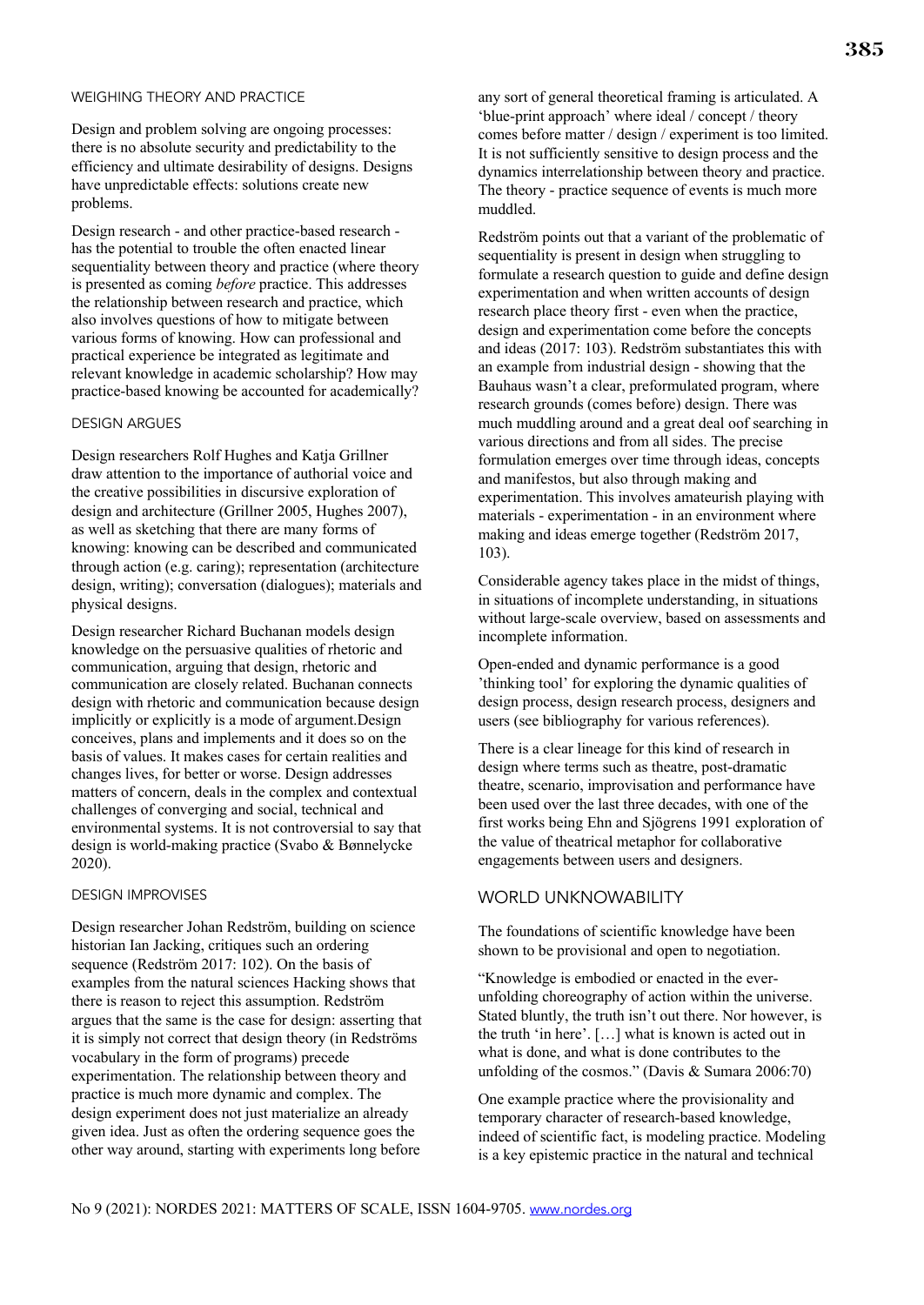sciences and models are key epistemic technologies with strong creative, aesthetic and visual dimensions. Much knowledge of the world is built through modelling. These models are socially and historically contingent. They change. They develop over time. They are approximations, visualizations, reductions. They are designs with agentic effects on our understanding of the world. They are provisional and performative designs.

Models highlight particular understandings of the world, but they are not the world. The world always exceeds the model.

Complexity thinking makes manifest the limits to ways of thinking about the world which are founded on knowability, on the assumption that it is possible to fully describe the world and to make predictions about the course of events determined by relationships of causation.

According to systems thinking and non-linear dynamics, it is hardly possible to attain complete knowledge; to exhaustively know something. There is a fundamental 'unknowability' to the world, alongside features of 'knowability'.

A feature of complex systems is that they can be neither completely defined nor can their behaviors be predicted.

# ONTOLOGICAL THEATRE

Any representation will always be provisional. This is well established by science studies from the last half century - through the interrogation of science in the making. In a fascinating history of British cybernetics, physicist and science and technology scholar Andrew Pickering provides 'sketches of another future', through a revitalization of cybernetics as 'ontological theater'.

Pickering unfolds the limits to representational, blueprint understanding. According to Pickering, performance is what we need to care about.

Knowing, modelled on Pickerings version of cybernetics, "stages for us a vision of the world in which fluid and dynamic entities evolve together in a decentered fashion, exploring each other's properties in a performative back-and-forth agency." (Pickering 2010, 106)

Pickering removes *knowledge* from the center of the model and replaces it with *performance*.

This takes inspiration from the 60ies/70ies operations management guru cybernetician and tantric practitioner Stafford Beer, whose work has influenced amongst others, the musician Brian Eno.

Eno unfolds how cybernetics inspired his approach to music, by referring to a particular phrase, which he picked up from Stafford Beer: *"instead of specifying it* 

#### *in full detail; you ride on the dynamics of the system in the direction you want to go."*

This became Eno's working method: *riding the dynamics of the system - in the direction you want to go*. This models performance beyond the control of the performer and gives us an idea about creative knowledge work, which emerges from interaction and engagement with elements beyond the person's control. Based on this model, knowing in and with the world is about engaging in open-ended and dynamic interplays, where randomness and unpredictability play their part. These engagements do not consist of control - it is not possible to predict, let alone control, the course of events. It is however, possible to interact and engage and through this to infrastructure and influence.

#### ENDLESSLY CHANGING, ENDLESS MUSIC

Brian Eno's music provides a model of engagement beyond static specification and reductionist, representational, blue-print simplifications. The music conjures up a lively performance; a generative audiovisual algorithm which continually is capable of generating new performances. Eno's musical worlds exhibit unpredictable, emergent becomings. Modeling knowledge on this kind of performance conjures up a lively world, a world continually capable of generating novel performances (Pickering 2007, 304).

This is particularly clear in Eno's app 'REFLECTION' (which has been playing incessantly, endlessly playing, endlessly changing for as long as this conference paper has been on its way).

Eno says: "My original intention with Ambient music was to make endless music, music that would be there as long as you wanted it to be. I wanted also that this music would unfold differently all the time - 'like sitting by a river': it's always the same river, but it's always changing. But recordings - whether vinyl, cassette or CD - are limited in length, and replay identically each time you listen to them. So in the past I was limited to making the systems which make the music, but then recording 30 minutes or an hour and releasing that. […] But the app by which REFLECTION is produced is not restricted: it creates an endless and endlessly changing version of the piece of music." (Brian Eno Reflection application, accessible for purchase in Appstore).

# KNOWLEDGE

Does knowledge move? Transversally emerge in provisional performances? Endlessly change?

Do we envision knowledge as bounded, taking place in delimited territories, demarcated fields of knowledge?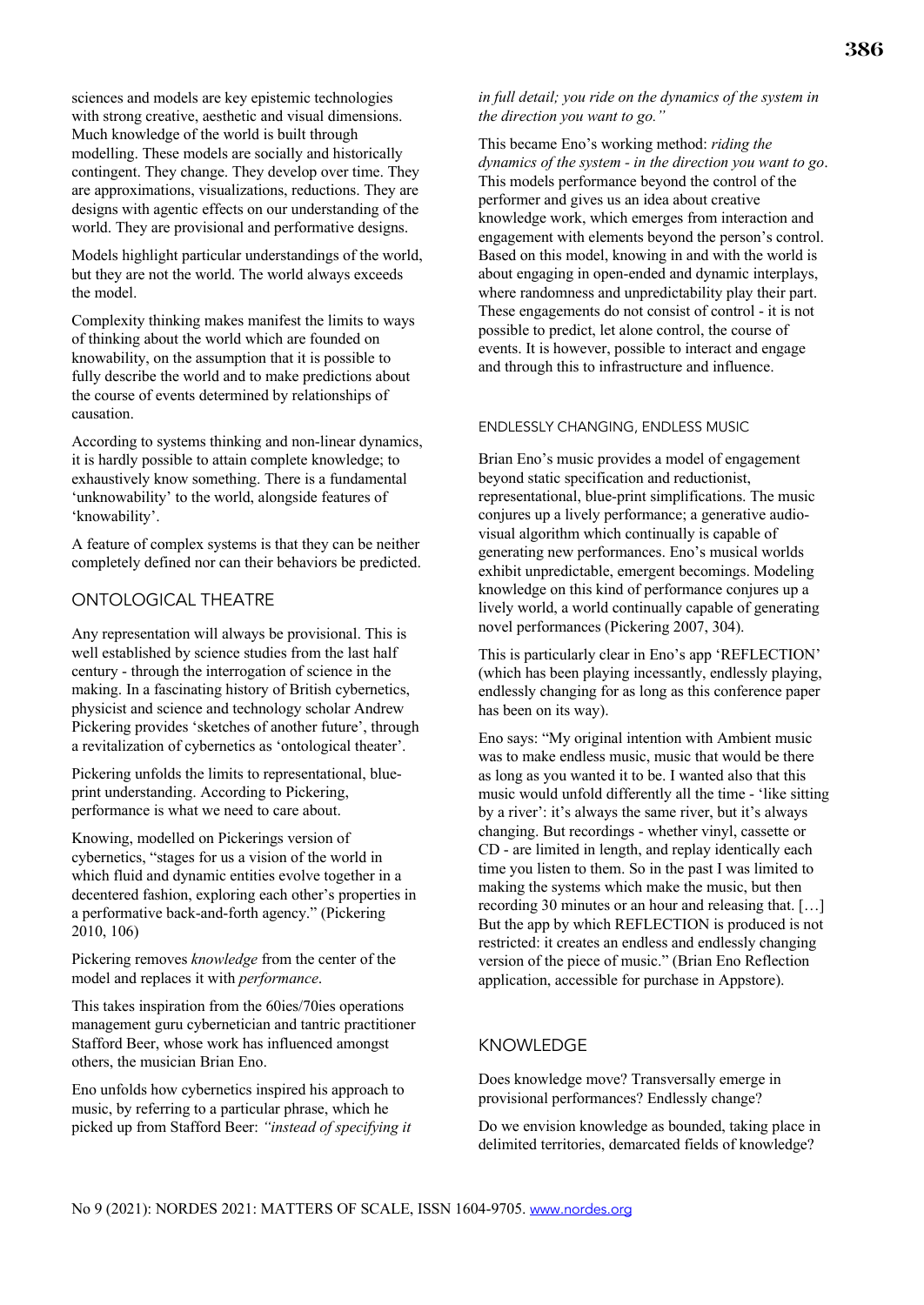These questions address research methodology.

In research methodology, the world is approached, modelled, represented, performed, scaled, enacted.

It matters with what models we model the world (paraphrasing Haraway, paraphrasing Strathern).

Methodology is important because it is the territory where what counts as knowledge is negotiated.

Methodology is where theory and practice are scaled and weighed up against each other. What counts? What does research-based knowledge look like? Which form does it have? With which rhythm or voice can it be articulated?

#### **COHERENCY**

Things that seemingly are far apart, can be close.

Philosopher Michel Serres accounts for this with his crumpled handkerchief. Serres in a conversation with Latour, says: "If you take a handkerchief and spread it out in order to iron it, you can see in it certain fixed distances and proximities. If you sketch a circle in one area, you can mark out nearby points and measure faroff distances. Then take the same handkerchief and crumple it, by putting it in your pocket. Two distant points suddenly are close, even superimposed." (1995, p.60)

According to science and technology scholar and empirical philosopher Anne-Marie Mol, this is one of the important contributions of the notion of the network: it is about *relational agencies and associations*. The network questions the singular spatiality of Euclidean territory – typically our default way of understanding space. This is a major insight offered by actor-network theory and other performative, relational and mediational approaches: things can hang together in many ways and things that seemingly are far apart, can be close.

"Latour dissolves the power of logical coherence by arguing that in as far as the world hangs together this is a matter of practical associations. How far these associations reach isn't given with the birth of a new configuration. Unlike epistèmes, networks are open. The elements within a network may link up with other elements, outside the network. But such external links are not different from internal links. They're all associations. Each new and successful association makes a network larger."(Mol & Law, 2002: 1).

The notion of the network has unsettled the hegemonic spatiality of Euclidean space, of thinking of space in terms of areas and regions. Network thinking has pointed out that space may also be contemplated in terms of networked relations (Mol & Law, 1994: 643).

Can we transfer this to knowledge practices? What happens if we think of knowledge not in terms of bodies, areas, territories of knowledge, but in terms of networks, relations and multiple orders?

"When investigators start to discover a variety of orders – modes of ordering, logics, frames, styles, repertoires, discourses – then the dichotomy between simple and complex starts to dissolve. […] we discover that we are living in two or more neighbouring worlds, worlds that overlap and coexist. Multiplicity is thus about coexistences at a single moment. To make sense of multiplicity, we need to think and write in topological ways, discovering methods for laying out spaces, and defining paths to walk through these." (Mol & Law 2002: 7f).

Multiplicity is an ontological premise: multiple orders are at play in the world. The central idea of multiplicity is to look for multiple orders, multiple patterns – and to find ways to move within them.

#### SHIFTING ALLOWS MOVEMENT

The concept of *shifting* may be helpful in finding ways to move between different scales, multiple orders, patterns and practices. Shifting is a spatial, temporal and actorial transportation. In semiotics, shifting is a way of conceptualizing translocations and transformations; moves across character, time and space. The 'I' in the here and now may be moved – shifted - into another character, another time and another space (Latour 1993: 13). This suggests that time and space may be considered as properties which are enacted along with an actor; that a 'character' comes with a characteristic spatiality and temporality. When a character emerges, a characteristic space and time also emerge. In material semiotics actor, space and time go together.

This mediation resembles what Star and Ruhleder, and Star and Bowker, based on information system research, call *infrastructuring* - as pointed out by Bjögvinsson, Ehn and Hillgren (2012, 108) *:* "Infrastructuring entangles and intertwines activities at project time (e.g., selection, design, development, deployment, and enactment) with everyday professional activities at use time (e.g., mediation, interpretation, and articulation), as well as with further design in use (e.g. adaptation, appropriation, tailoring, re-design, and maintenance)."

Importantly, infrastructuring simultaneously works with how existing infrastructures shape use, while at the same time leaving space for the unanticipated. This leaves space and time for multiplicity, heterogeneity. "As such, they are more like creative design activities than rational decision-making processes." (Bjögvinsson, Ehn and Hillgren 2012,109)

What we see enacted here is a dynamic relationship between world, performance and knowledge. (A relationship where it is not possible to obtain the distant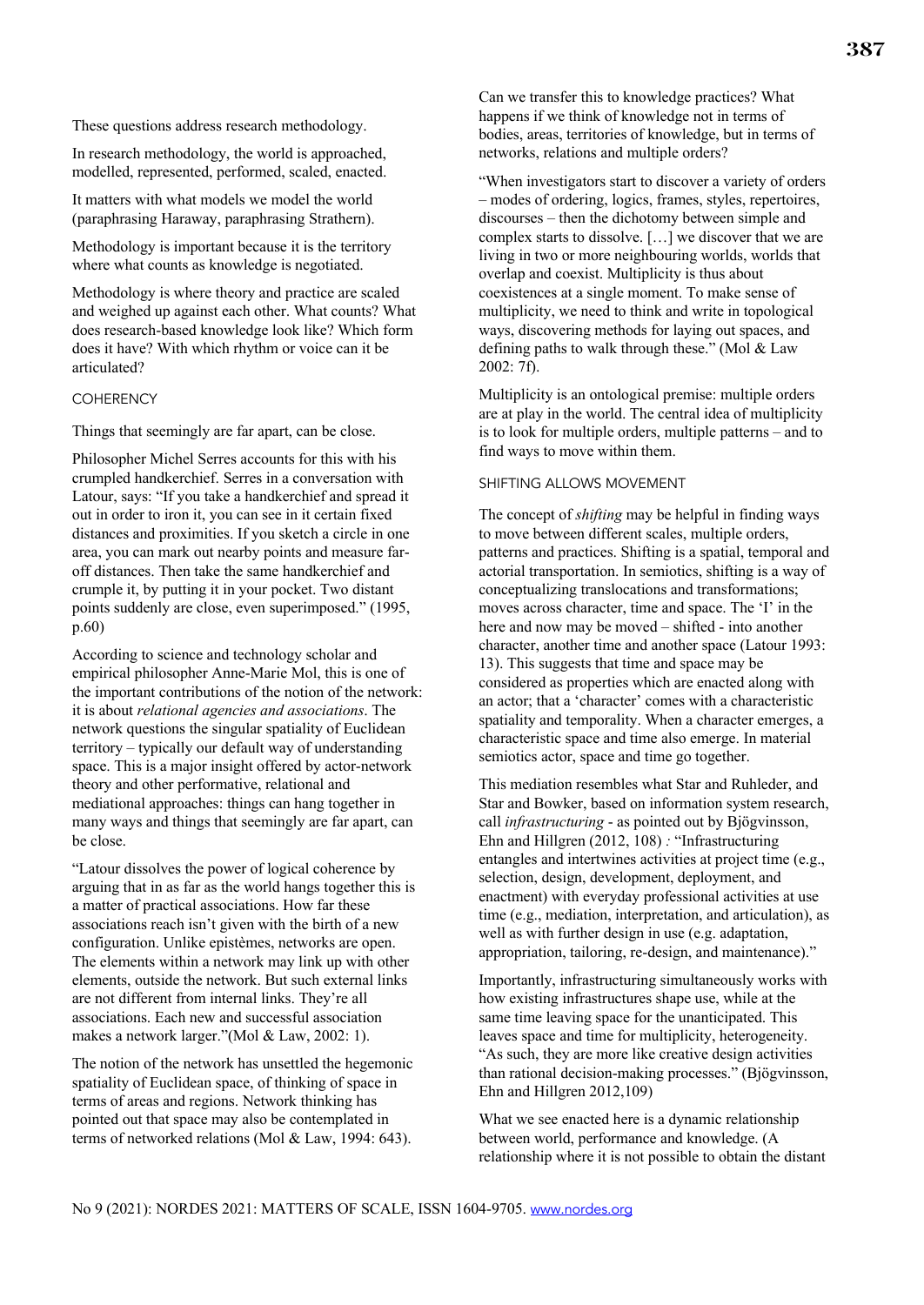onlookers exhaustive overview.) (The observer can not predict or exhaustively know the system, let alone the dynamic interactions of multiple systems.)

The ontology which we see enacted is "world as a multiplicity of exceedingly complex systems, performatively interfering with and open-endedly adapting to one another." says Pickering 2010, 205 in relation to computer science – asserting that there essentially is no way to work out what the system will do – at least not by any procedure that takes less computational effort than 'just running the system and seeing what happens.' This, according to Pickering, following computer scientist Wolfram, is the starting point for 'a new kind of science' (2010, 169) in which knowledge is superseded by performance and where knowing is about riding system dynamics in the direction we want to go.

#### **CONCLUSION**

What Brian Eno can teach us about knowing in a complex world: his music provides a model of engagement beyond static specification and reductionist, representational, blue-print simplifications.

The article provides an account of knowledge as dynamic, open-ended process by bringing together design, culture, and science and technology studies.

Research and knowledge creation are modeled on openended, endlessly unfolding performance. This offers a 'thinking tool' for exploring the dynamic qualities of design. There is a clear lineage of previous work of this kind in design research, where terms such as theatre, post-dramatic theatre, scenario, improvisation and performance have been used for the past three decades to explore design process, design research, designers and users.

## REFERENCES

- Barabási, A. et al. (2007), Scale-Free Networks: A Decade and Beyond, Science 325, 412 DOI: 10.1126/science.1173299
- Barad, K. M. (2007). Meeting the universe halfway: quantum physics and the entanglement of matter and meaning. Durham, North Carolina: Duke University Press.

Benford, S. et al (2002) Staging and Evaluating Public Performances as an Approach to CVE Research, CVE'02 SEptemer 30-October, Bonn, Germany

Bennett, Jane (2010) Vibrant Matter: a political ecology of things, Duke University Press

Berlant, A. 2012. Aesthetics Beyond The Arts, Ashgate

Binder, T. (1999), Setting the Stage for Improvised Video Scenarios. ACM CHI 99 (230-231)

- Binder, T. & Michelis, G.D., Ehn, P., Jacucci, G. Linde, P., Wagner, I. (2011) Design Things, MIT Press, Cambridge
- Bjögvinsson, E. Ehn, P. Hillgren, P. (2012) Design Things and Design Thinking: Contemporary Participatory Design Challenges. Design Issues 28 (3) pp. 101–106.
- Borgdorff, H. (2010) The Production of Knowledge in Artistic Research, The Routledge Companion to Research in the Arts, Routledge

Buchanan, R. (1995). Wicked problems in design thinking. In V. Margolin & R. Buchanan (Eds.), The idea of design (pp. 3– 21). Cambridge, US-MA: MIT Press. (Originally published in 1992)

- Capra, F., & Luisi, P. L. (2016). The Systems View of Life (A Unifying Vision). Cambridge: Cambridge University Press.
- Davis, B., & Sumara, D. (2006). Complexity and Education: Inquiries into Learning, Teaching, and Research. Philadelphia: Psychology Press.
- Davis, B., Sumara, D. J., & Luce-Kapler, R. (2007). Engaging Minds: Changing Teaching in Complex Times. Lawrence Erlbaum Associates, Inc.
- Dorst, K. (2015). Frame Creation and Design in the Expanded Field. She Ji: The Journal of Design, Economics, and Innovation, 1(1), 22–33.
- Ehn, P. (2013) The End of the User The Computer as a Thing, Y. Dittrich et al (eds): IS- EUD 2013, LNCS 7897
- Gibbons, M., Limoges, C., Nowotny, H., Schwartzman, S., Scott, P., & Trow, M. (1994). The New Production of Knowledge: The Dynamics of Science and Research in Contemporary Societies. London, UK: SAGE Publications Ltd.
- Grillner, K. (2005). The "Halt at the Door of the Boot Shop", 01. AKAD Beginnings: Experimental Research in Architecture and Design, AXL Books
- Hughes, R. (2007) Research & Practice (I) Konstfack's Department of Interdisciplinary Studies, Sandviken: Sandvikens Tryckeri
- Hughes, R. (2009). The Art of Displacement: Designing Experiential Systems and Transverse Epistemologies as Conceptual Criticism. Footprint, 4, Agency in Architecture: Reframing Criticality in Theory and Practice, 49–57.
- Iacucci, G., Iacucci, C., Kuutti, K. (2002). Imagining and experiencing in design, the role of performances. NordCHI, October 19-23
- Iacucci, G., Kuutti, K. (2002) Everyday Life as a Stage in Creating and Performing Scenarios for Wireless Devices. Personal and Ubiquitous Computing